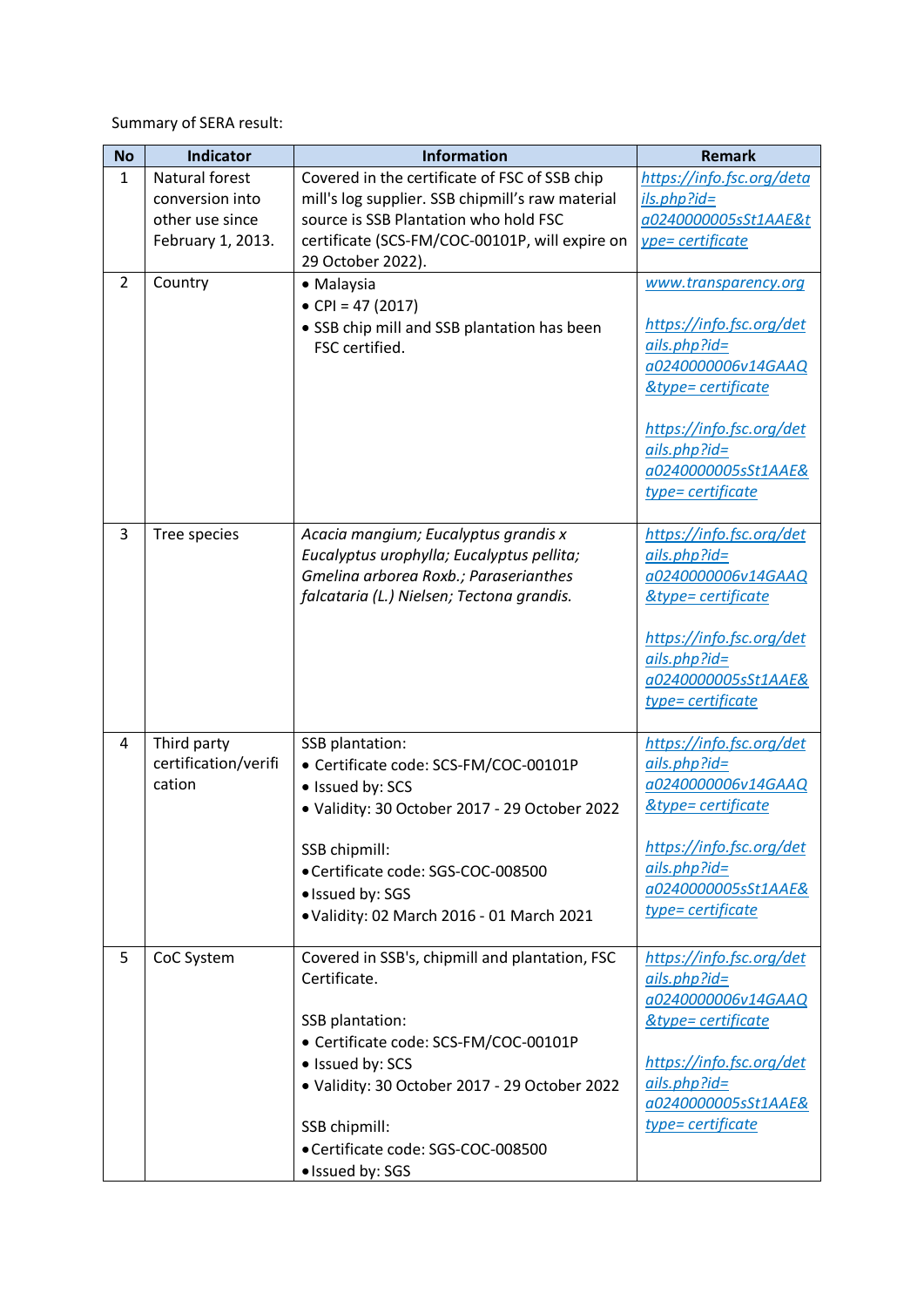| <b>No</b>      | <b>Indicator</b>                                                                                                                                                                              | <b>Information</b>                                                                                                                                                                                                                                                                                                                                                                                                                                                                                                                                                                                                                                                                                                                  | <b>Remark</b>                                                                          |
|----------------|-----------------------------------------------------------------------------------------------------------------------------------------------------------------------------------------------|-------------------------------------------------------------------------------------------------------------------------------------------------------------------------------------------------------------------------------------------------------------------------------------------------------------------------------------------------------------------------------------------------------------------------------------------------------------------------------------------------------------------------------------------------------------------------------------------------------------------------------------------------------------------------------------------------------------------------------------|----------------------------------------------------------------------------------------|
|                |                                                                                                                                                                                               | Validity: 02 March 2016 - 01 March 2021                                                                                                                                                                                                                                                                                                                                                                                                                                                                                                                                                                                                                                                                                             |                                                                                        |
| 6              | Legality<br>Compliance                                                                                                                                                                        | • Covered in SSB's plantation FSC Certificate.<br>Certificate code: SCS-FM/COC-00101P<br>Issued by: SCS<br>Validity: 30 October 2017 - 29 October<br>2022                                                                                                                                                                                                                                                                                                                                                                                                                                                                                                                                                                           | https://info.fsc.org/det<br>$ails.php?id=$<br>a0240000005sSt1AAE&<br>type= certificate |
| $\overline{7}$ | HCV/HCS<br>protection                                                                                                                                                                         | • SSB is firmly committed to enhance<br>conservation and biodiversity, restoration<br>with native species, protecting the<br>environment and selective harvesting in<br>commercial forest.<br>• Covered in SSB's plantation FSC Certificate.<br>Certificate code: SCS-FM/COC-00101P<br>Issued by: SCS<br>Validity: 30 October 2017 - 29 October<br>2022                                                                                                                                                                                                                                                                                                                                                                             | https://info.fsc.org/deta<br>ils.php?id=<br>a0240000005sSt1AAE&t<br>ype= certificate   |
| 8              | Species protection<br>as listed within the<br><b>IUCN red list of</b><br>Critical<br>Endangered<br>Species and<br>Convention on<br>International<br>Trade in<br>Endangered<br>Species (CITES) | The forest management plan and the EMP had<br>clearly stated policy on protection of rare,<br>threatened and endangered species. Hunting<br>and fishing were prohibited in the FMU and<br>signage on the ban was posted in the field and<br>the gates. Posters of protected species were<br>posted in the offices and strategic spots.<br>Protected areas consisted of water catchment<br>areas, riparian buffer belts, wildlife corridor<br>and steep terrain. Rare, threatened and<br>endangered species had been identified in the<br>natural forest and monitored.<br>• Covered in SSB's plantation FSC Certificate.<br>Certificate code: SCS-FM/COC-00101P<br>Issued by: SCS<br>Validity: 30 October 2017 - 29 October<br>2022 | https://info.fsc.org/deta<br>ils.php?id=<br>a0240000005sSt1AAE&t<br>ype= certificate   |
| 9              | <b>Traditional and</b><br>Civil Right                                                                                                                                                         | • Social impact assessment in SSB concession<br>has been conducted in 2017.<br>• Sabah Softwoods Berhad (SSB) Plantation<br>area is free from claim and complication<br>involving local communities.<br>• Covered in SSB's plantation FSC Certificate.<br>Certificate code: SCS-FM/COC-00101P<br>Issued by: SCS<br>Validity: 30 October 2017 - 29 October<br>2022                                                                                                                                                                                                                                                                                                                                                                   | https://info.fsc.org/deta<br>$ils.php?id=$<br>a0240000005sSt1AAE&t<br>ype= certificate |